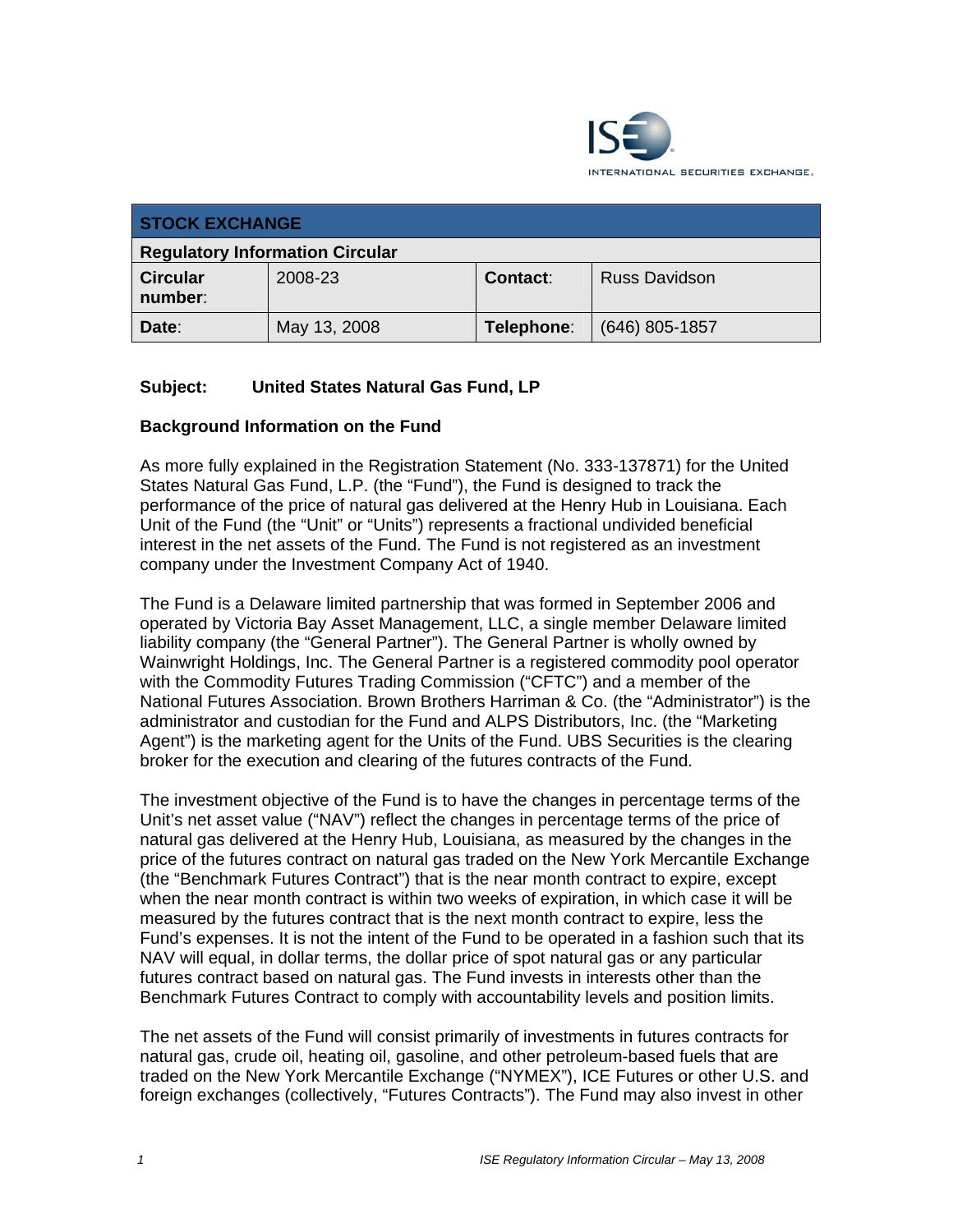natural gas-related investments such as cash-settled options on Futures Contracts, forward contracts for natural gas, and over-the-counter transactions that are based on the price of natural gas, oil and other petroleum-based fuels, Futures Contracts and indices based on the foregoing (collectively, "Other Natural Gas-Related Investments").

The Fund will invest in Natural Gas Interests to the fullest extent possible without being leveraged or unable to satisfy its current or potential margin or collateral obligations with respect to its investments in Futures Contracts and Other Natural Gas-Related Investments. The primary focus of the General Partner will be the investment in Futures Contracts and the management of its investments in short-term obligations of the United States of two years or less ("Treasuries"), cash and cash equivalents for margining purposes and as collateral.

The General Partner will employ a "neutral" investment strategy intended to track changes in the price of natural gas regardless of whether the price of natural gas goes up or goes down. The Fund's "neutral" investment strategy is designed to permit investors generally to purchase and sell the Fund's Units for the purpose of investing indirectly in natural gas in a cost-effective manner, and/or to permit participants in the natural gas or other industries to hedge the risk of losses in their natural gas-related transactions. Accordingly, depending on the investment objective of an individual investor, the risks generally associated with investing in natural gas and/or the risks involved in hedging may exist. In addition, an investment in the Fund involves the risk that the changes in the price of the Fund's Units will not accurately track the changes in the Benchmark Futures Contract.

As described more fully in the prospectus and the registration statement for the Fund, the Fund issues Units on a continuous basis. The Fund issues and redeems Units only in blocks of 100,000 Units or integral multiples thereof to Authorized Participants. A block of 100,000 Units is called a "Basket" or "Creation Basket." Authorized Participants will pay a \$1,000 fee for each order to create or redeem one or more Creation Baskets. Authorized Purchasers will not be required to sell any specific number or dollar amount of Units. The per-unit price of Units offered in Creation Baskets on any day after the effective date will be the NAV of the Fund calculated shortly after the close of the American Stock Exchange ("Amex") on that day divided by the number of issued and outstanding Units.

The NAV is calculated by taking the current market value of the Fund's total assets and subtracting any liabilities. Under the Fund's current operational procedures, the Administrator calculates the NAV of the Fund's Units as of the earlier of 4:00 p.m. Eastern Time (ET) or the close of the New York Stock Exchange each day. The Amex currently calculates an approximate net asset value every 15 seconds throughout each day the Fund's Units are traded on the Amex for as long as the NYMEX's main pricing mechanism is open.

The Fund will provide information to its unit holders to the extent required by applicable SEC, CFTC, and Amex requirements. An issuer, such as the Fund, of exchange-traded securities may not always readily know the identities of the investors who own those securities. The Fund will post the same information that would otherwise be provided in the Fund's reports to limited partners, including its monthly account statements, which will include, without limitation, the Fund's NAV, on the Fund's website at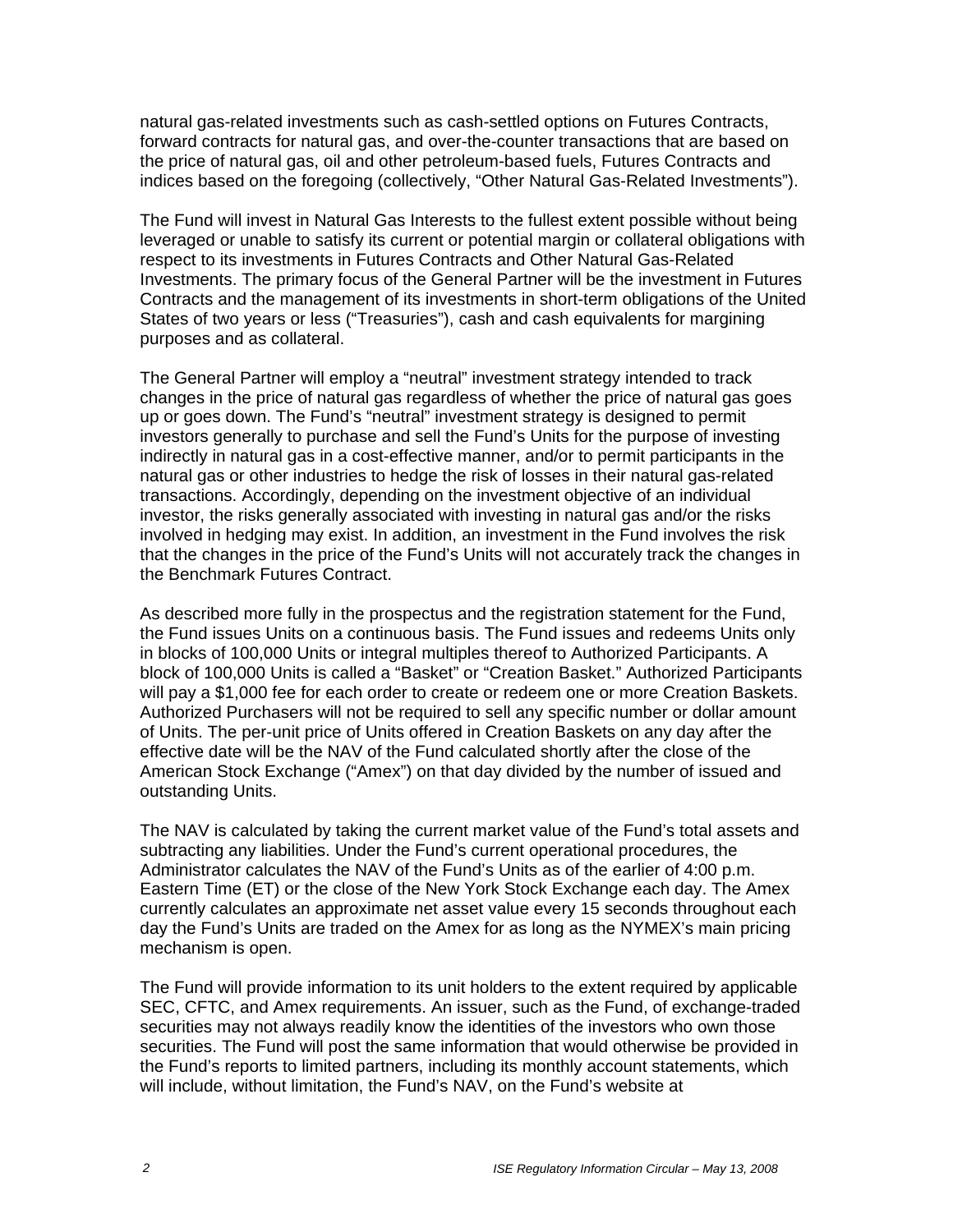www.unitedstatesnaturalgasfund.com. The most recently reported NAV for the Units will also be available on Amex's website (www.amex.com).

The Fund's expense ratio, in the absence of any extraordinary expenses and liabilities, is expected to be 0.63% of the net assets of the Fund.

Individual certificates will not be issued for the Units. Instead, Units will be represented by one or more global certificates, which will be deposited by the Administrator with the Depository Trust Company (DTC) and registered in the name of Cede & Co., as nominee for DTC.

The registration statement for the Fund describes the various fees and expenses for the Units. For a complete description of the Fund, please refer to the Fund's website.

#### **Indicative Fund Value**

In order to provide updated information relating to the Fund for use by investors, professionals and persons wishing to create or redeem Units, the Amex disseminates through the facilities of Consolidated Tape Association (CTA), an updated Indicative Fund Value (the IFV). The IFV is disseminated on a per Unit basis every 15 seconds during regular Amex trading hours of 9:30 a.m. to 4:15 p.m. ET.

The IFV will be calculated by using the prior day's closing NAV per Unit of the Fund as a base and updating that value throughout the trading day to reflect changes in the most recently reported trade price for the active Futures Contract on the NYMEX. The prices reported for the active Futures Contract month will be adjusted based on the prior day's spread differential between settlement values for that contract and the spot month contract. In the event that the spot month contract is also the active contract, the last sale price for the active contract will not be adjusted. The IFV per Unit basis disseminated during Amex's trading hours should not be viewed as an actual real time update of the NAV, because NAV is calculated only once at the end of each trading day. The normal trading hours of the NYMEX are 10:00 a.m. ET to 2:30 p.m. ET. This means that there will be a gap in time at the beginning and the end of each day during which the Fund's Units will be traded on the Amex, but real-time NYMEX trading prices for futures contracts traded on such Exchange will not be available. As a result, during those gaps there will be no update to the IFV.

### **Creation and Redemption of Units**

The Fund issues and redeems Units on a continuous basis only in Baskets of 100,000 Units or multiples thereof, by or through Authorized Participants. Basket-sized Aggregations are issued in exchange for the corresponding Deposit Amount determined on each business day by the Administrator. The Deposit Amount necessary for the creation of a Basket will change from day to day. On each day that Amex is open for regular trading, the Administrator will adjust the Deposit Amount as appropriate to reflect the prior day's Partnership NAV and accrued expenses. Authorized Participants that wish to redeem a Basket will receive Treasuries and cash in exchange for each Basket surrendered in an amount equal to the NAV per Basket (the "Redemption Amount"). These items are described in the Fund's prospectus and registration statement. Authorized Participants that wish to purchase a Basket must transfer the Deposit Amount plus a transaction fee of \$1,000 to the Fund in exchange for a Basket. No Units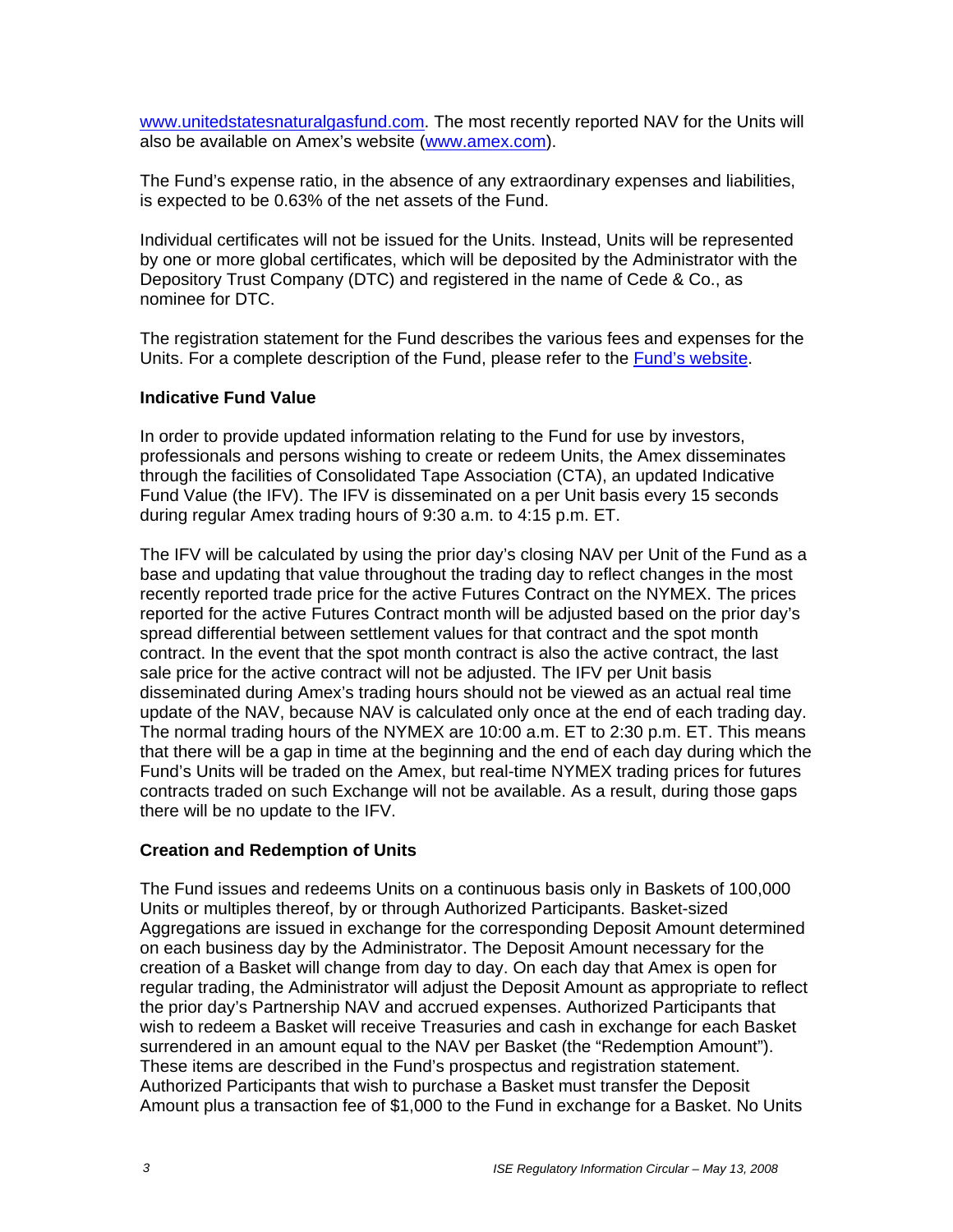will be issued unless and until the Administrator has informed the Marketing Agent that it has allocated to the Fund's account the required funds necessary for the Deposit Amount plus transaction fee. Authorized Participants who wish to redeem a Basket will receive the Redemption Amount in exchange for each Basket surrendered less the transaction fee of \$1,000. The Redemption Amount will be delivered to the Authorized Participant upon confirmation that the Fund's DTC Account has received the Basket.

The total deposit required to create each basket ("Creation Basket Deposit") will be an amount of Treasuries and/or cash that is in the same proportion to the total assets of the Fund (net of estimated accrued but unpaid fees, expenses and other liabilities) on the date the order to purchase is accepted as the number of Units to be created under the purchase order is in proportion to the total number of Units outstanding on the date the order is received. The General Partner determines, directly in its sole discretion or in consultation with the Administrator, the requirements for Treasuries and the amount of cash, including the maximum permitted remaining maturity of a Treasury and proportions of Treasury and cash that may be included in deposits to create Baskets. The Marketing Agent will publish such requirements at the beginning of each business day. The amount of cash deposit required will be the difference between the aggregate market value of the Treasuries required to be included in a Creation Basket Deposit as of 4:00 p.m. ET on the date the order to purchase is properly received and the total required deposit.

An Authorized Purchaser who places a purchase order is responsible for transferring to the Fund's account with the Custodian the required amount of Treasuries and cash by 3:00 p.m. ET on the third business day following the purchase order date. Upon receipt of the deposit amount, the Administrator will direct DTC to credit the number of baskets ordered to the Authorized Purchaser's DTC account on the third business day following the purchase order date.

The Fund's prospectus and registration statement describe additional procedures and requirements that apply to the creation and redemptions of Units. ISE Equity Electronic Access Members ("Equity EAMs") interested in becoming an Authorized Participant, or obtaining a list of Authorized Participants, can contact the Marketing Agent at www.alpsinc.com for more information.

### **Futures Contracts**

Futures Contracts are agreements between two parties. One party agrees to buy natural gas from the other party at a later date at a price and quantity agreed upon when the contract is made. Futures Contracts are traded on futures exchanges. For example, natural gas futures contracts traded on the NYMEX trade in units of 10,000 million British Thermal Units. The price of natural gas futures contracts traded on the NYMEX are priced by floor brokers and other exchange members both through an "open outcry" of offers to purchase or sell the contracts and through an electronic, screen-based system that determines the price by matching electronically offers to purchase and sell.

The Fund's investment objective is for the changes in percentage terms of the Units' NAV to reflect the changes in percentage terms of the Benchmark Futures Contract, less the Fund's expenses. The Fund expects to invest primarily in Futures Contracts. The Fund seeks to have its aggregate NAV approximate at all times the aggregate face amount of the Futures Contracts and Other Natural Gas-Related Investments it holds.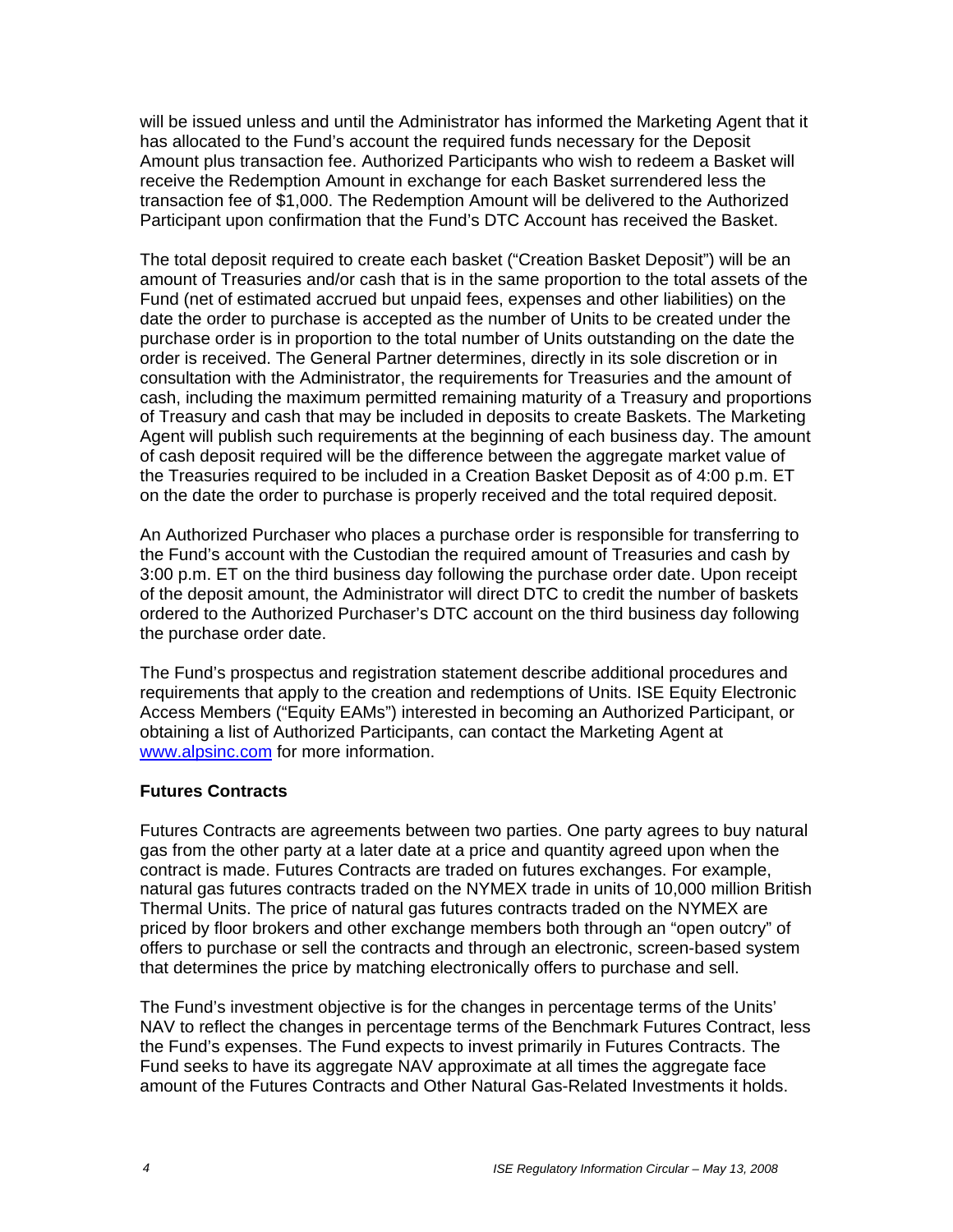#### **Other Investments**

Other than investing in Futures Contracts and Other Natural Gas-Related Investments, the Fund will only invest in assets to support these investments in Natural Gas Interests. At any given time, a significant majority of the Fund's investments will be in Treasuries that serve as segregated assets supporting the Fund's positions in Futures Contracts and Other Natural Gas-Related Investments. For example, the purchase of a Futures Contract with a stated value of \$10 million would not require the Fund to pay \$10 million upon entering into the contract; rather, only a margin deposit, generally of 5% to 10% of the stated value of the Futures Contract, would be required. To secure its Futures Contract obligations, the Fund would deposit the required margin with the futures commission merchant and hold, through its Custodian, Treasuries, cash and cash equivalents in an amount equal to the balance of the current market value of the contract, which at the contract's inception would be \$10 million minus the amount of the margin deposit, or \$9.5 million (assuming a 5% margin).

As a result of the foregoing, the Fund expects that 5% to 10% of its assets will be held as margin in segregated accounts with a futures commission merchant. In addition to the Treasuries it posts with the futures commission merchant for the Futures Contracts it owns, the Fund will hold through the Custodian, Treasuries, cash and cash equivalents that can be posted as margin or as collateral to support its over-the-counter contracts. The Fund intends to earn interest income from the Treasuries, cash and cash equivalents that it will purchase, and on the cash it holds through the Custodian. It anticipates that the earned interest income will increase the NAV and limited partners' capital contribution accounts. The Fund plans to reinvest the earned interest income, hold it in cash, or use it to pay its expenses. If the Fund reinvests the earned interest income, it will make investments that are consistent with its investment objectives.

#### **Investment Risks**

Equity EAMs are referred to the Fund's prospectus and registration statement for a more detailed description of risks associated with an investment in the Units of the Fund. Some of the risks involved in an investment in the Fund include:

- Unlike mutual funds, commodity pools or other investment pools that actively manage their investments in an attempt to realize income and gains from their investing activities and distribute such income and gains to their investors, the Fund generally does not expect to distribute cash to limited partners or other unitholders. You should not invest in the Fund if you will need cash distributions from the Fund to pay taxes on your share of income and gains of the Fund, if any, or for any other reason.
- There is the risk that the changes in the price of the Fund's Units on the Amex will not closely track the changes in the price of natural gas.
- There is no assurance that the General Partner will successfully implement the Fund's investment strategy. If the General Partner permits the Fund to become leveraged, you could lose all or substantially all of your investment in the Fund.
- The price relationship between the near month contract to expire and the next month contract to expire that compose the Benchmark Futures Contract will vary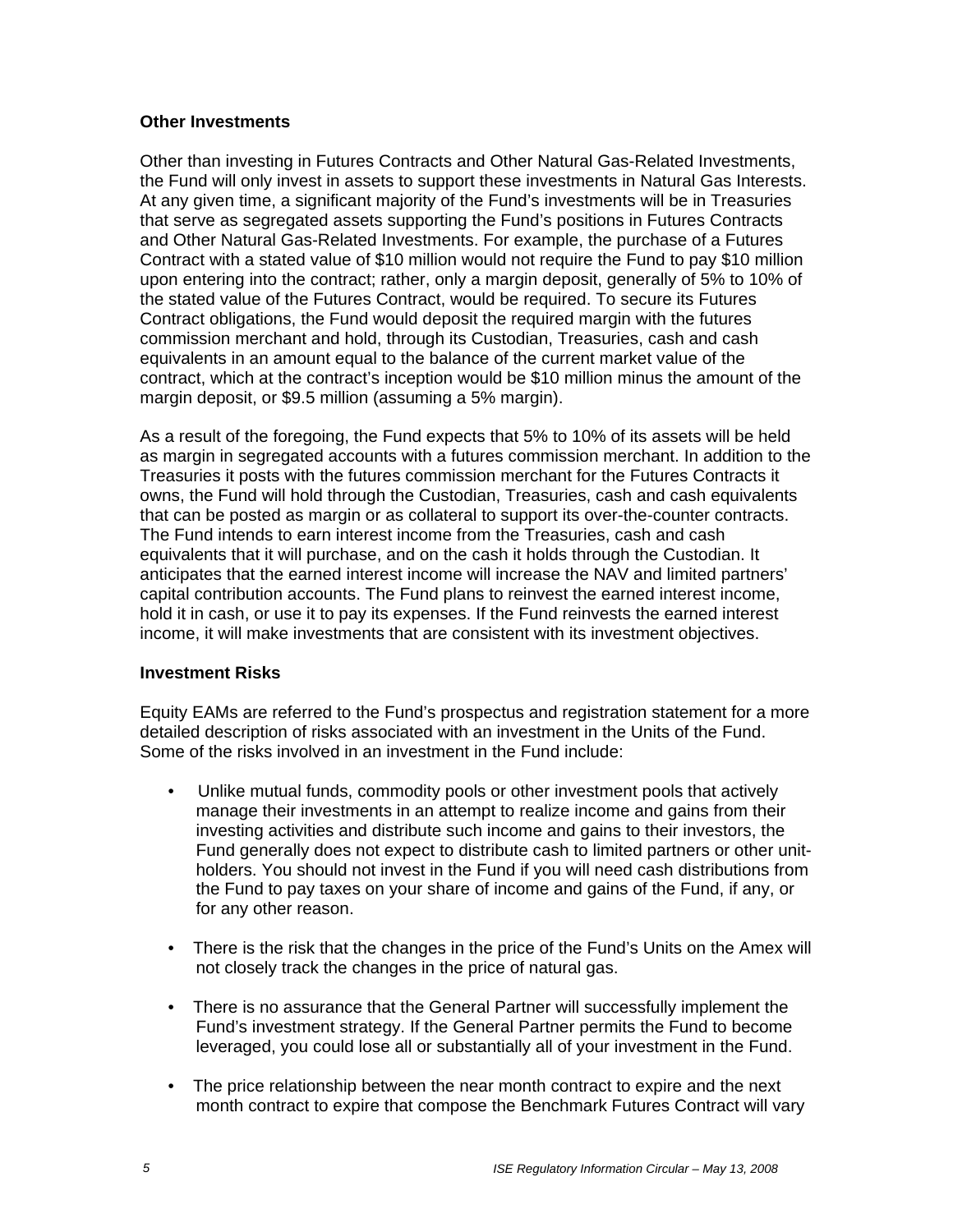and may impact both the total return over time of the Fund's NAV, as well as the degree to which its total return tracks other natural gas price indices' total returns.

- Investors may choose to use the Fund as a means of investing indirectly in natural gas and there are risks involved in such investments. The risks and hazards that are inherent in the natural gas industry may cause the price of natural gas to widely fluctuate. The exploration for, and production of, natural gas is an uncertain process with many risks. The cost of drilling, completing and operating wells for natural gas is often uncertain, and a number of factors can delay or prevent drilling operations or production.
- Investors, including those who participate in the natural gas industry, may choose to use the Fund as a vehicle to hedge against the risk of loss and there are risks involved in hedging activities. While hedging can provide protection against an adverse movement in market prices, it can also preclude an investor's opportunity to benefit from a favorable market movement.
- The Fund expects to invest primarily in Futures Contracts that are traded in the United States. However, a portion of the Fund's trades may take place in markets and on exchanges outside the United States. Some non-U.S. markets present risks because they are not subject to the same degree of regulation as their U.S. counterparts. In some of these non-U.S. markets, the performance on a contract is the responsibility of the counterparty and is not backed by an exchange or clearing corporation and therefore exposes the Fund to credit risk. Trading in non-U.S. markets also leaves the Fund susceptible to fluctuations in the value of the local currency against the U.S. dollar.
- The Fund may also invest in Other Natural Gas-Related Investments, many of which are negotiated contracts that are not as liquid as Futures Contracts and expose the Fund to credit risk that its counterparty may not be able to satisfy its obligations to the Fund.
- The Fund will pay fees and expenses that are incurred regardless of whether it is profitable.
- Investors will have no rights to participate in the management of the Fund and will have to rely on the duties and judgment of the General Partner to manage the Fund.
- The structure and operation of the Fund may involve conflicts of interest. For example, a conflict may arise because the General Partner and its principal and affiliates may trade for themselves. In addition, the General Partner has sole current authority to manage the investments and operations, which may create a conflict with the unit-holders' best interests. The General Partner may also have a conflict to the extent that its trading decisions may be influenced by the effect they would have on United States Oil Fund, L.P., the other commodity pool that it manages, or any other commodity pool the General Partner may form in the future.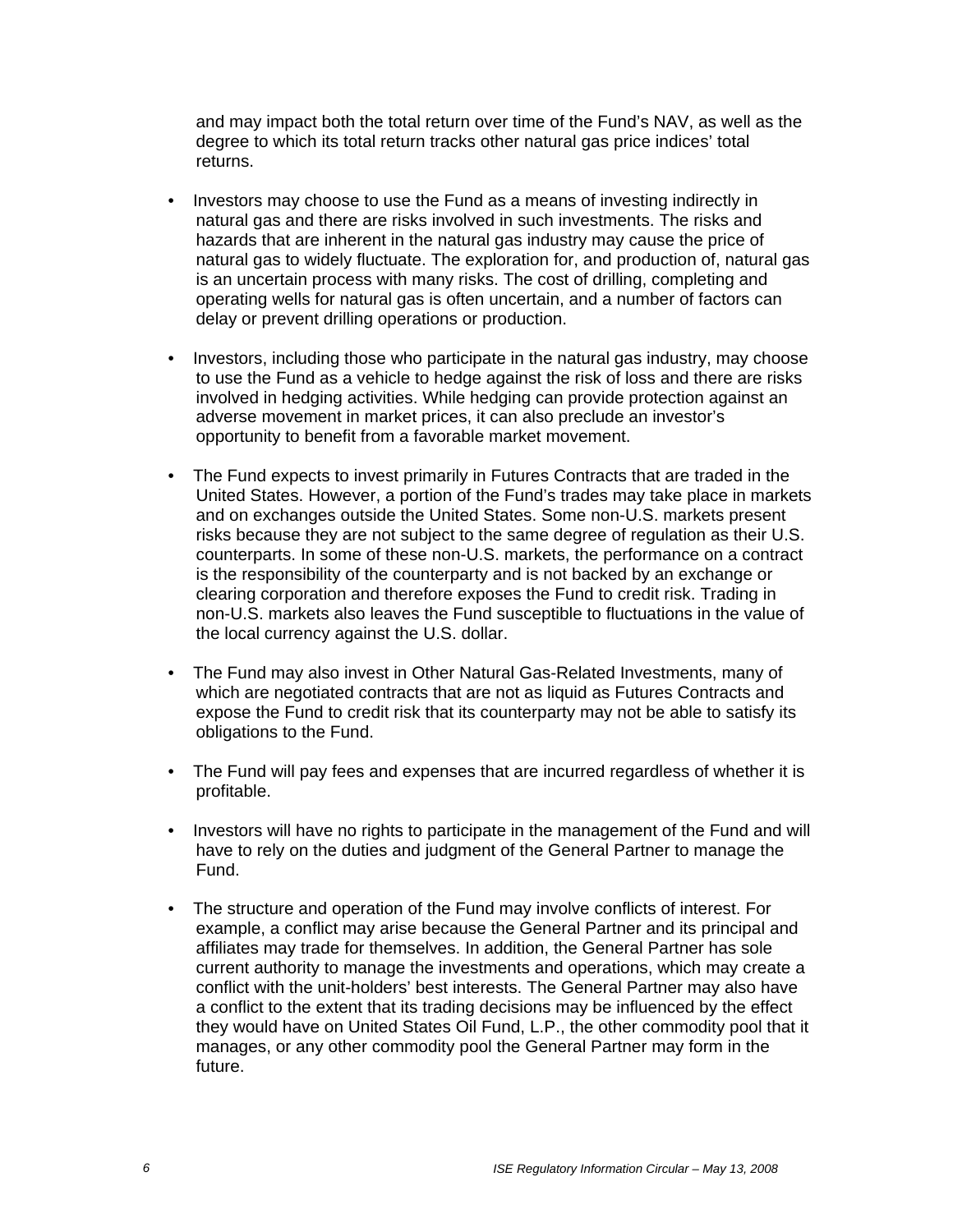# **Exchange Rules Applicable to Trading in the Shares**

Trading in the Shares on ISE is subject to **ISE equity trading rules**.

# **Trading Hours**

The Shares will trade on ISE between 9:00 a.m. and 4:15 p.m. ET.

Equity EAMs trading the Shares during the Pre-Market Session are exposed to the risk of the lack of the calculation or dissemination of underlying index value or intraday indicative value ("IIV"). For certain derivative securities products, an updated underlying index value or IIV may not be calculated or publicly disseminated in the Pre-Market hours. Since the underlying index value and IIV are not calculated or widely disseminated during Pre-Market hours, an investor who is unable to calculate implied values for certain derivative securities products during Pre-Market hours may be at a disadvantage to market professionals.

# **Trading Halts**

ISE will halt trading in the Shares of a Trust in accordance with ISE Rule 2101(a)(2)(iii). The grounds for a halt under this Rule include a halt by the primary market because it stops trading the Shares and/or a halt because dissemination of the IIV or applicable currency spot price has ceased, or a halt for other regulatory reasons. In addition, ISE will stop trading the Shares of a Trust if the primary market de-lists the Shares.

#### **Delivery of Prospectus**

Pursuant to federal securities laws, investors purchasing Units must receive a prospectus prior to or concurrently with the confirmation of a transaction. Investors purchasing Units directly from the Fund (by delivery of the Deposit Amount) must also receive a prospectus.

Prospectuses may be obtained through the Marketing Agent at www.alpsinc.com or on the Fund's website at www.unitedstatesnaturalgasfund.com. The prospectus does not contain all of the information set forth in the registration statement (including the exhibits to the registration statement), parts of which have been omitted in accordance with the rules and regulations of the SEC. For further information about the Fund, please refer to the registration statement.

### **Exemptive, Interpretive and No-Action Relief Under Federal Securities Regulations**

The SEC has issued exemptive, interpretive or no-action relief from certain provisions of rules under the Securities Exchange Act of 1934 (the "Act") regarding trading in the Units.

### **Rules 101 and 102 of Regulation M**

Under the No-Action Letter, the Fund is exempted under paragraph (d) of Rule 101, permitting persons who may be deemed to be participating in a distribution of the Units to bid for or purchase Units during their participation in such distribution. The No-Action Letter also exempted the Fund under paragraph (e) of Rule 102, permitting the Fund and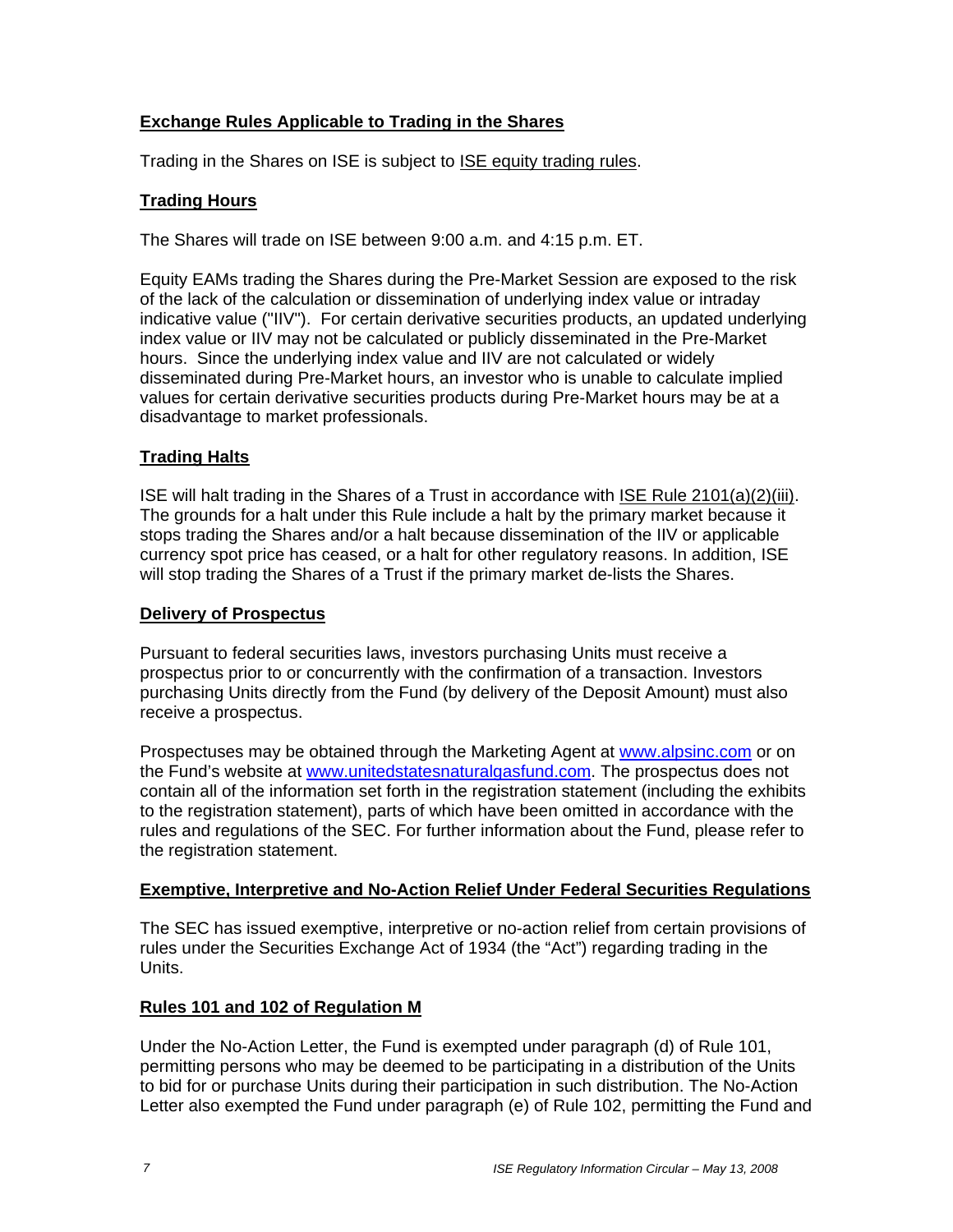its affiliated purchasers to redeem Units in Baskets during the continuous offering of the Units.

# **Section 11(d)(1); SEC Rules 11d1-1 and 11d1-2**

Section 11(d)(1) of the Act generally prohibits a person who is both a broker and a dealer from effecting any transaction in which the broker-dealer extends credit to a customer on any security which was part of a new issue in the distribution of which he participated as a member of a selling syndicate or group within thirty days prior to such transaction. The SEC has clarified that Section 11(d)(1) does not apply to broker-dealers that are not Authorized Participants (and, therefore, do not create Baskets) that engage in both proprietary and customer transactions in Units in the secondary market. This relief is subject to specific conditions, including the condition that such broker-dealer (whether or not an Authorized Participant) does not, directly or indirectly, receive from the fund complex any payment, compensation or other economic incentive to promote or sell the Units to persons outside the fund complex, other than non-cash compensation permitted under NASD Rule 2830(I)(5)(A), (B) or (C). The SEC also has taken a noaction position under Section 11(d)(1) of the Act that broker-dealers may treat Units, for purposes of Rule 11d1-2, as "securities issued by a registered open-end investment company as defined in the Investment Company Act" and thereby extend credit or maintain or arrange for the extension or maintenance of credit on Units that have been owned by the persons to whom credit is provided for more than 30 days, in reliance on the exemption contained in the rule.

The SEC has also taken a no-action position under Section 11(d) of the Exchange Act if an Authorized Participant ("AP") extends or maintains or arranges for the extension or maintenance of credit on Units in reliance on the class exemption granted in the Letter re: Derivative Products Committee of the Securities Industry Association ("SIA") (November 21, 2005), provided (1) that the AP does not receive from the Trust, directly or indirectly, any payment, compensation or other economic incentive to promote or sell the Units to persons outside the Fund, other than non-cash compensation permitted under NASD Rule 2830(I)(5)(A), (B), or (C); and (2) the AP does not extend, maintain or arrange for the extension or maintenance of credit to or for a customer on Units before thirty days from the start of trading in the Units (except as otherwise permitted pursuant to Rule 11d1-1). (See letter from Catherine McGuire, Chief Counsel, SEC Division of Market Regulation, to Securities Industry Association, Derivative Products Committee, dated November 21, 2005.)

The exemptions from Rules 101 and 102 of Regulation M and Section 11(d)(1) and Rule 11d1-2 are subject to the condition that such transactions in Units or any related securities are not made for the purpose of creating actual, or apparent, active trading in or raising or otherwise affecting the price of such securities. ISE Equity EAMs are referred to the full text of the No-Action Letter for additional information.

#### **This Regulatory Information Circular is not a statutory prospectus. ISE Equity EAMs should consult the prospectus for a Trust and the Trusts' website at www.unitedstatesnaturalgasfund.com for relevant information.**

Please contact me with any inquiries regarding this Regulatory Information Circular.